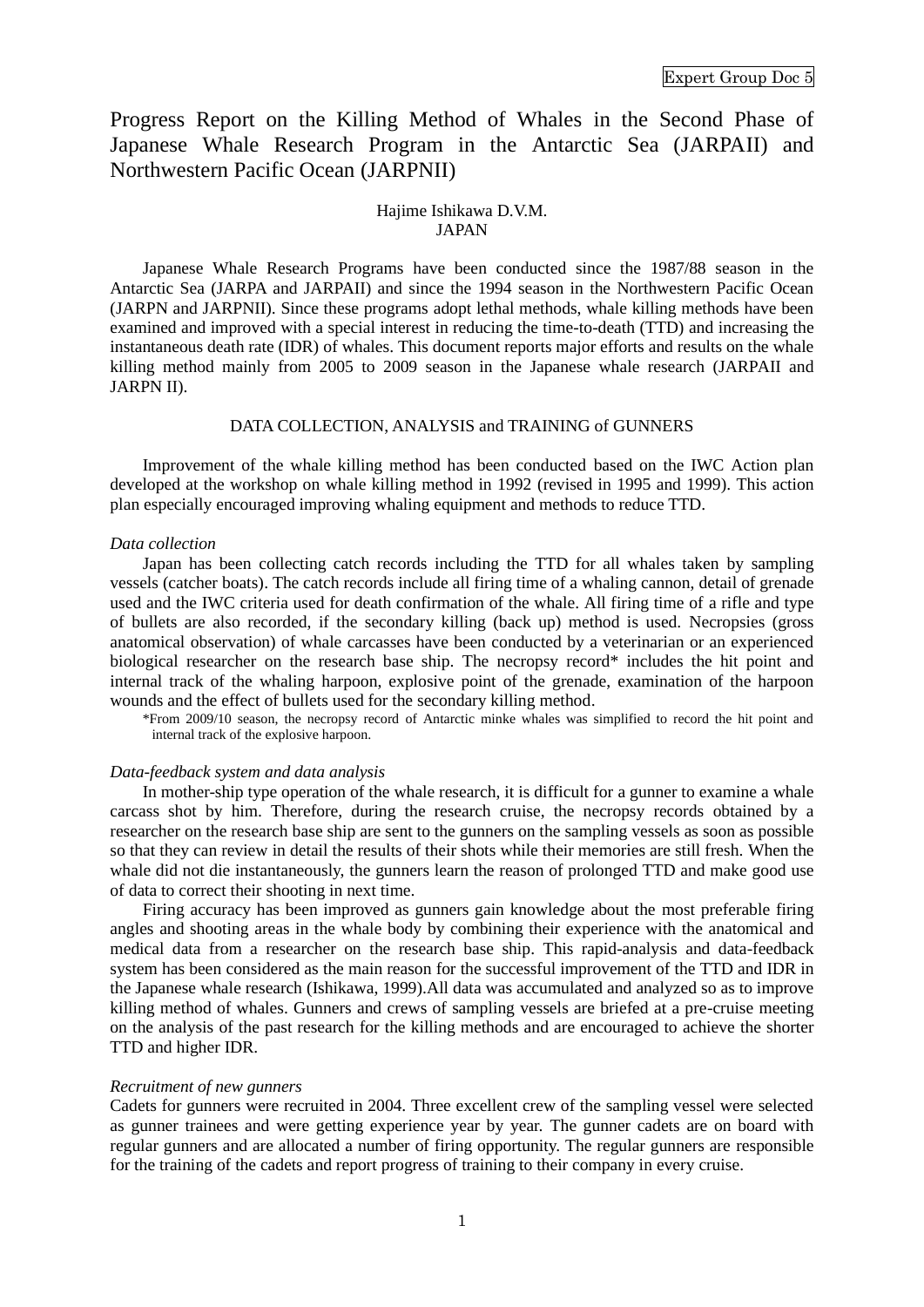# IMPROVEMENT OF WHALING DEVICES

Improvement of whaling devices also contributed to reduce the TTD. Large caliber rifle with solid bullets as the secondary killing (back up) method was introduced since 1996. As handling of rifles was easier than that of electric lances previously used, introduction of the rifle shortened TTD significantly. Since 2002, Japan introduced an improved grenade with refined fuse. It explodes shorter distance after a harpoon hits the whale body with little misfiring than Japanese old grenade. Comparative experiments with Norwegian new grenade, Whalegrenade-99, showed both Japanese improved and Norwegian grenades reduced TTD and increase IDR significantly compared to the Japanese old grenade (Ishikawa and Shigemune, 2008).

### *Replacement of sampling vessels*

Kyodo-Senpaku Co.Ltd, owner of research vessels, newly built and replaced three sampling vessels from 1999 to 2007. Building of pelagic whaling boat was the first time in 26 years in Japan. New vessels, Yushin-Maru series (No 1-3) are equipped 5280 ps main engine and variable pitch propeller. They also have a 75 mm whaling cannon with two whaling winches, and developed whaling sonar as whaling devices. Introduction of new whaling vessels made easy to chase whales and increased shooting chances for gunners, resulting high shooting accuracy and improved TTD.

# *Design of Harpoon head*

In purpose of reducing struck and lost, the design of the harpoon head was modified. The struck and lost was occurred by reason of losing out of a harpoon or breaking line of the harpoon. During the course of the investigation on reason of the struck and lost, it was suggested that in some cases a harpoon line was cut by large shrapnel of the grenade inside the body of a whale. As an ordinal steel head of the explosive harpoon remained large shrapnel after explosion, design of the steel head was modified so as to remain relatively uniform sized and light shrapnel after explosion (Fig.1).



Fig. 1. (Upper) The traditional style harpoon head and shrapnel after explosion. A large shrapnel with a heavy weight was left in the whale body frequently. It sometimes cut harpoon line and caused "struck and lost". (Lower) Improved harpoon head produces fewer and smaller shrapnel than the traditional one, which is expected to reduce possible struck and lost.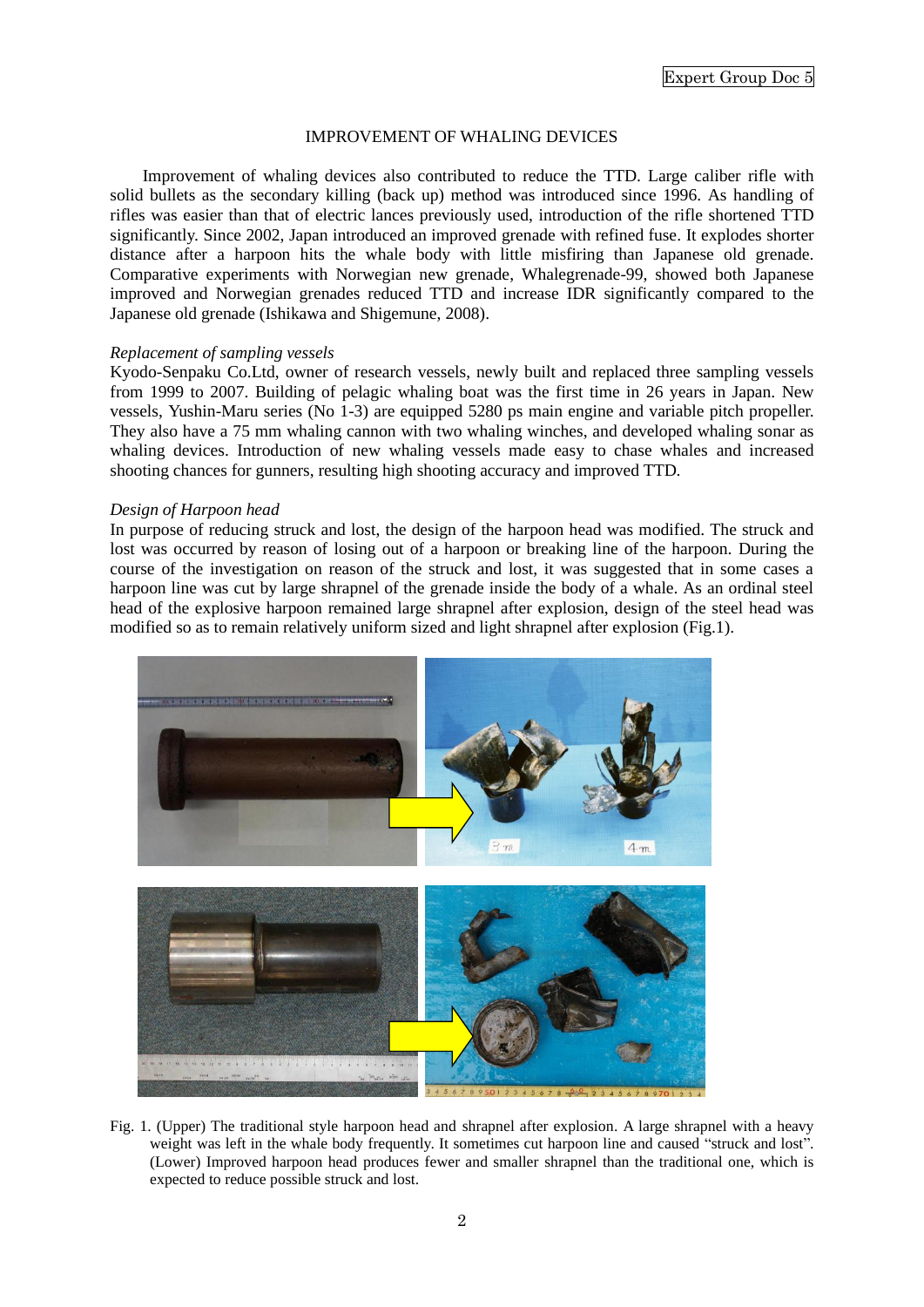### *Whaling devices for larger whale species*

With the second phase of JARPA and JARPN, larger whales than minke whale were targeted for lethal research. Whaling devices for fin, sei, Bryde's and sperm whales were considered and increased penthrite explosive, delayed fuse and larger caliber rifle (.458) were introduced.

Table 1 summarizes primary and secondary killing devices for each target species in the latest season. Penthrite charge of the grenade varied from 30g to 60g according to species and estimated body size of the target. 60g of penthrite charge proved to be effective to kill 20 m length fin whales instantaneously when the grenade exploded inside of thorax. Three types of fuse for the grenade (0sec, 0.05sec delayed and 0.1 sec delayed) were selected after several examinations of five types of fuse. Two types of fuse, 0.025 and 1 sec delayed fuse were not adopted because 0.025 sec. delayed fuse exploded the grenade too fast for sei whale and 1 sec. delayed fuse exploded after penetration of the whale body of sei and fin whales.

Rifle shot as the secondary killing method for large whales were also considered. Large caliber rifle (.458) proved to penetrate the skull of Bryde's whales (up to 14 m in body length). However, primary use of the second explosive harpoon was recommended for the sei whales because the rifle was not as effective for large sei whales (up to 16 m in body length) as for Bryde's whales. Experimental shooting to a fin whale carcass (20 m in body length) was conducted to examine efficiency of the large caliber rifle (.458), but necropsy revealed that no bullet reached at central nervous system. Use of the large caliber rifle to sperm whales was not adopted because it was considered that their unique anatomical character of the skull would prevent penetration of the bullets.

|             | Primary<br>killing  | killing<br>Primary      | Secondary<br>killing | Remarks                   |  |  |
|-------------|---------------------|-------------------------|----------------------|---------------------------|--|--|
|             | method (grenade)    | method (fuse)           | method               |                           |  |  |
| Fin whale   | 75mm harpoon        | $0.1$ sec./ $0.05$ sec. | Second harpoon       | Rifle is not effective as |  |  |
|             | with 60g penthrite  | delayed                 | with 60g penthrite   | the secondary killing     |  |  |
|             | explosive           |                         | explosive            | method.                   |  |  |
| Sei whale   | 75mm harpoon        | Ditto.                  | Second explosive     | Penthrite amount and      |  |  |
|             | with $60g/50g$      |                         | harpoon and large    | fuse was selected by      |  |  |
|             | penthrite explosive |                         | caliber rifle (.458) | estimated body length.    |  |  |
| Sperm       | Ditto.              | Ditto.                  | Second explosive     | Rifle is not effective as |  |  |
| Whale       |                     |                         | harpoon with         | the secondary killing     |  |  |
|             |                     |                         | $60g/50g$ penthrite  | method.                   |  |  |
|             |                     |                         | explosive            |                           |  |  |
| Bryde's     | 75mm harpoon        | 0.05sec. delayed        | Second explosive     | Penthrite amount and      |  |  |
| whale       | with $50g/30g$      | or 0sec.                | harpoon and large    | fuse was selected by      |  |  |
|             | penthrite explosive |                         | caliber rifle        | estimated body length.    |  |  |
|             |                     |                         | (.458/.375)          |                           |  |  |
| (Antarctic) | 75mm harpoon        | Osec. fuse              | Second cold          | 50mm explosive            |  |  |
| minke       | with 30g penthrite  |                         | harpoon or large     | harpoon is used for       |  |  |
| Whale       | explosive           |                         | caliber rifle (.375) | coastal operation.        |  |  |

Table 1. Summary of primary and secondary killing devices for target whale species.

# Results of the JARPAII from 2005/06 season

The JARPAII was conducted in the eastern part of Area III, Area IV and western part of Area V in the 2005/06 and 2007/08 season, whereas in the Area V and western part of Area VI in the 2006/07 and 2008/09 season. Although 850 Antarctic minke whales and 10 (50 after 2007/08) fin whales were planned to be taken in each season, it was not achieved. Ten and three fin whales were taken in the 2005/06 and 2006/07 season respectively, whereas no fin whale was taken in the 2007/08 season. Only one fin whale was taken in the 2008/09.

Table 2 shows the TTD and the IDR information for Antarctic minke whales from the 2005/06 to 2008/09 seasons. Regression analysis revealed significant decrease of the TTD (p<0.0001) and increase of the IDR (p<0.0001) during research years (from 1993/94 to 2008/09 season).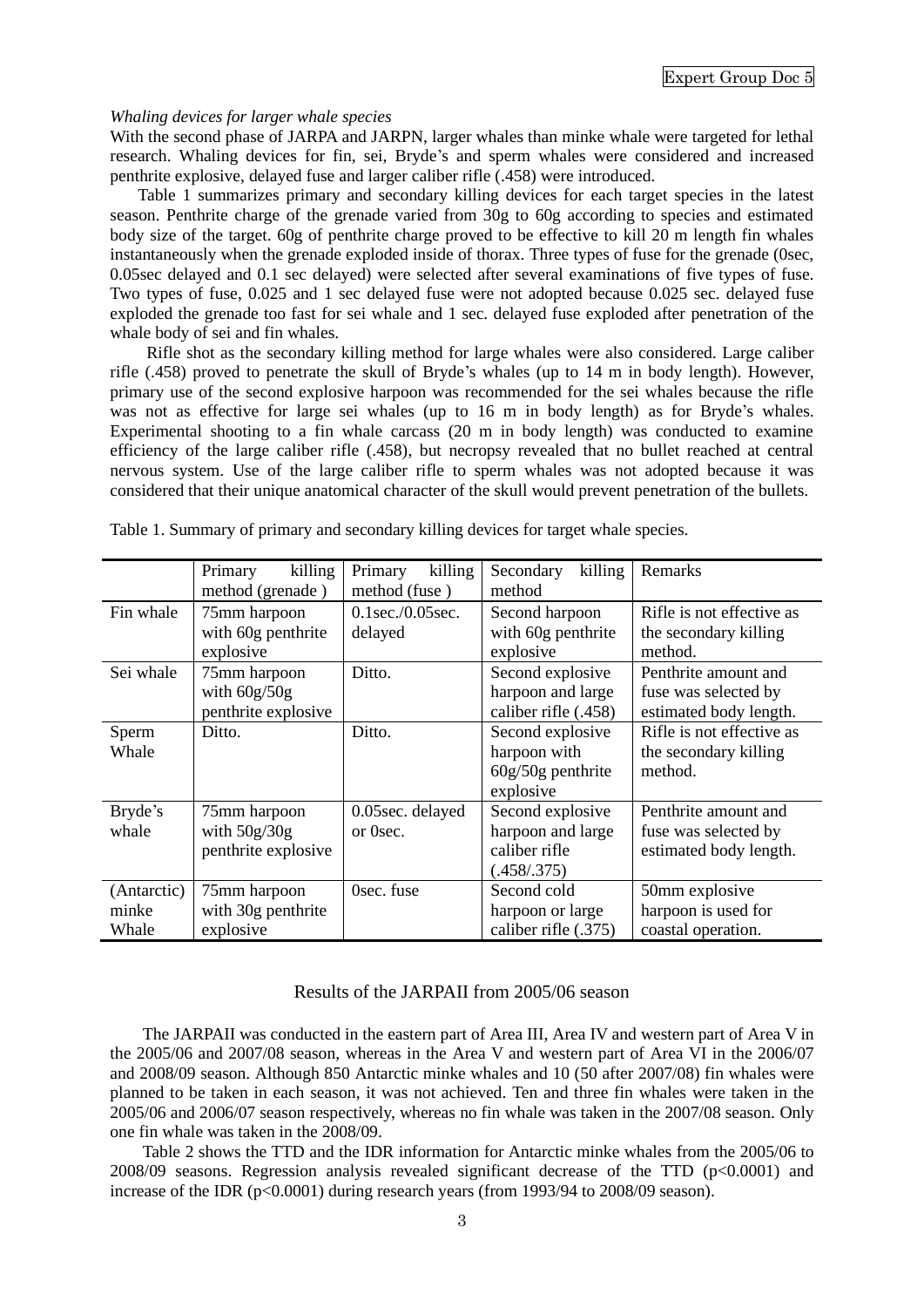| Season  | <b>Species</b>           | <b>Total</b><br>number | Time to death | Instant<br>death rate<br>(IDR) |      |        |
|---------|--------------------------|------------------------|---------------|--------------------------------|------|--------|
|         |                          |                        | <b>MED</b>    | <b>MEAN</b>                    | S.D. |        |
| 2005/06 |                          | 853                    | 0:00          | 2:06                           | 3:37 | 50.3 % |
| 2006/07 | Antarctic<br>Minke whale | 505                    | 2:00          | 2.26                           | 3:57 | 40.6%  |
| 2007/08 |                          | 551                    | 0:00          | 1.57                           | 2:33 | 51.0%  |
| 2008/09 |                          | 679                    | 0:00          | 2.12                           | 3:17 | 54.2 % |

| Table 2. TTD and IDR from the 2005/06 to 2008/09 JARPAII. The data for fin whales was |  |
|---------------------------------------------------------------------------------------|--|
| excluded because of insufficient number of data for analysis.                         |  |

# Results of the JARPNII (offshore operation) from the 2005 season

The JARPNII offshore operations from 2005 to 2009 season were conducted in sub-areas 8 and 9 in the western North Pacific. For the offshore operation, sample size of 100 minke whales, 50 Bryde's whales and 100 sei whales were allocated in each season. A total of 17 sperm whales were taken from 2005 to 2009 season.

Table 3 shows the TTD and IDR information in each season. Regression analysis revealed significant decrease of the TTD ( $p<0.0001$ ) and increase of the IDR ( $p<0.0001$ ) for common minke whales during research years (from 1994 to 2009 season). It was also revealed significant decrease of the TTD ( $p=0.0005$ ) and increase of the IDR ( $p<0.0001$ ) for Bryde's whales during research years (from 2000 to 2009 season). The IDR for sei whales also increased significantly ( $p=0.021$ ), however, the TTD for sei whale did not show significant decrease (p=0.352).

| Table 3. TTD and IDR for minke, Bryde's and sei whales from the 2005 to 2009 JARPNII. The data |  |  |  |  |  |  |  |
|------------------------------------------------------------------------------------------------|--|--|--|--|--|--|--|
| for sperm whales was excluded because of insufficient number of data for analysis.             |  |  |  |  |  |  |  |

| Season | <b>Species</b>            | <b>Total</b><br>number | Time to death | Instant<br>death rate<br>(IDR) |       |        |
|--------|---------------------------|------------------------|---------------|--------------------------------|-------|--------|
|        |                           |                        | <b>MED</b>    | <b>MEAN</b>                    | S.D.  |        |
| 2005   |                           | 100                    | 2:30          | 2:32                           | 3:02  | 40.0 % |
| 2006   | Minke whale<br>(offshore) | 100                    | 1:30          | 2:01                           | 2:36  | 44.0 % |
| 2007   |                           | 100                    | 0:55          | 3:02                           | 6:11  | 50.0 % |
| 2008   |                           | 59                     | 0:00          | 2:37                           | 4:06  | 52.5 % |
| 2009   |                           | 43                     | 0:00          | 1:49                           | 2:09  | 53.5 % |
| 2005   | Bryde's whale             | 50                     | 2:15          | 2:25                           | 2:56  | 42.0 % |
| 2006   |                           | 50                     | 2:25          | 2:14                           | 2:13  | 40.0 % |
| 2007   |                           | 50                     | 0:00          | 2:23                           | 3:11  | 54.0 % |
| 2008   |                           | 50                     | 0:00          | 4:49                           | 13:17 | 60.0 % |
| 2009   |                           | 50                     | 0:00          | 1:59                           | 3:35  | 68.0%  |
| 2005   |                           | 100                    | 3:20          | 3:59                           | 4:21  | 38.0 % |
| 2006   | Sei whale                 | 100                    | 2:40          | 3:43                           | 4:52  | 42.0 % |
| 2007   |                           | 100                    | 3:55          | 4:54                           | 5:24  | 34.0 % |
| 2008   |                           | 100                    | 3:30          | 4:31                           | 7:45  | 43.0 % |
| 2009   |                           | 100                    | 3:25          | 4:29                           | 7:46  | 47.0 % |